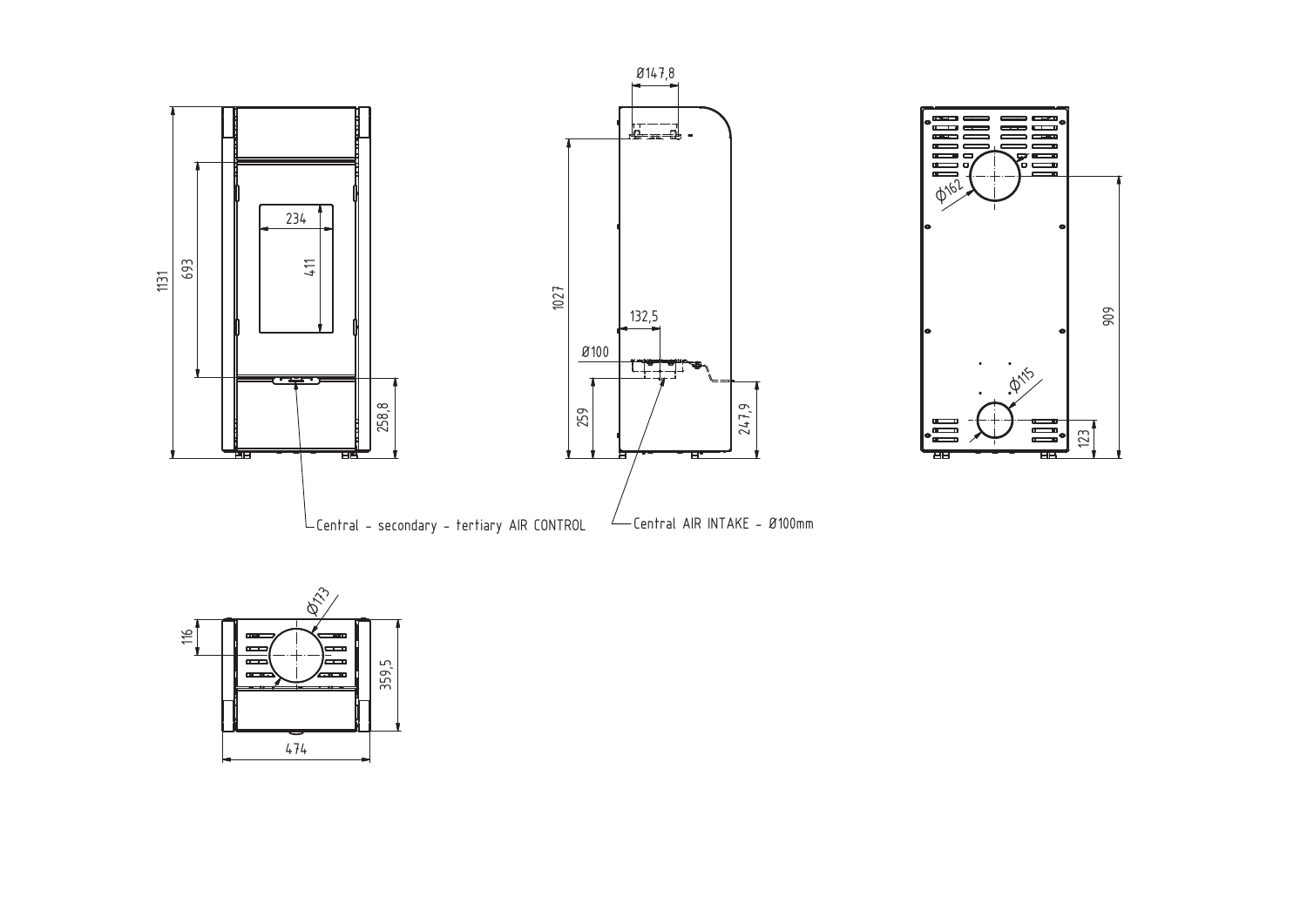

| Performances déclarées                  |              |             |
|-----------------------------------------|--------------|-------------|
| Puissance nominale                      | kW           | 6,4         |
| Rendement                               | %            | 80,1        |
| Consommation de carburant               | kg/h         | 1,9         |
| Débit massique de fumées                | g/s          | 5,4         |
| Température des fumées                  | $^{\circ}$ C | 266         |
| Poussée de cheminée minimal             | Pa           | 12          |
| Poids                                   | kg           | 125         |
| CO <sub>2</sub>                         | %            | 10          |
| Concentration poussières à $O_2 = 13\%$ | $mg/m^3$     | 28          |
| CO $O_2 = 13\%$                         | $mg/m^3$     | 1148        |
| Valeurs recommandées                    |              |             |
| Gamme de puissance autorisé             | kW           | $5 - 7$     |
| Maximal charge de carburant autorisé    | kg/h         | 2,1         |
| Diamètre du conduit de fumée minimal    | mm           | 150         |
| Carburant recommandé                    |              | <b>Bois</b> |
| Classification d'efficacité énergétique |              | $A^+$       |
|                                         |              |             |
| Normes certifiées                       |              |             |
| EN 13 240                               |              |             |
| <b>ECODESIGN</b>                        |              |             |
| 1. BlmSchV Stufe 2                      |              |             |
| 15a B-VG                                |              |             |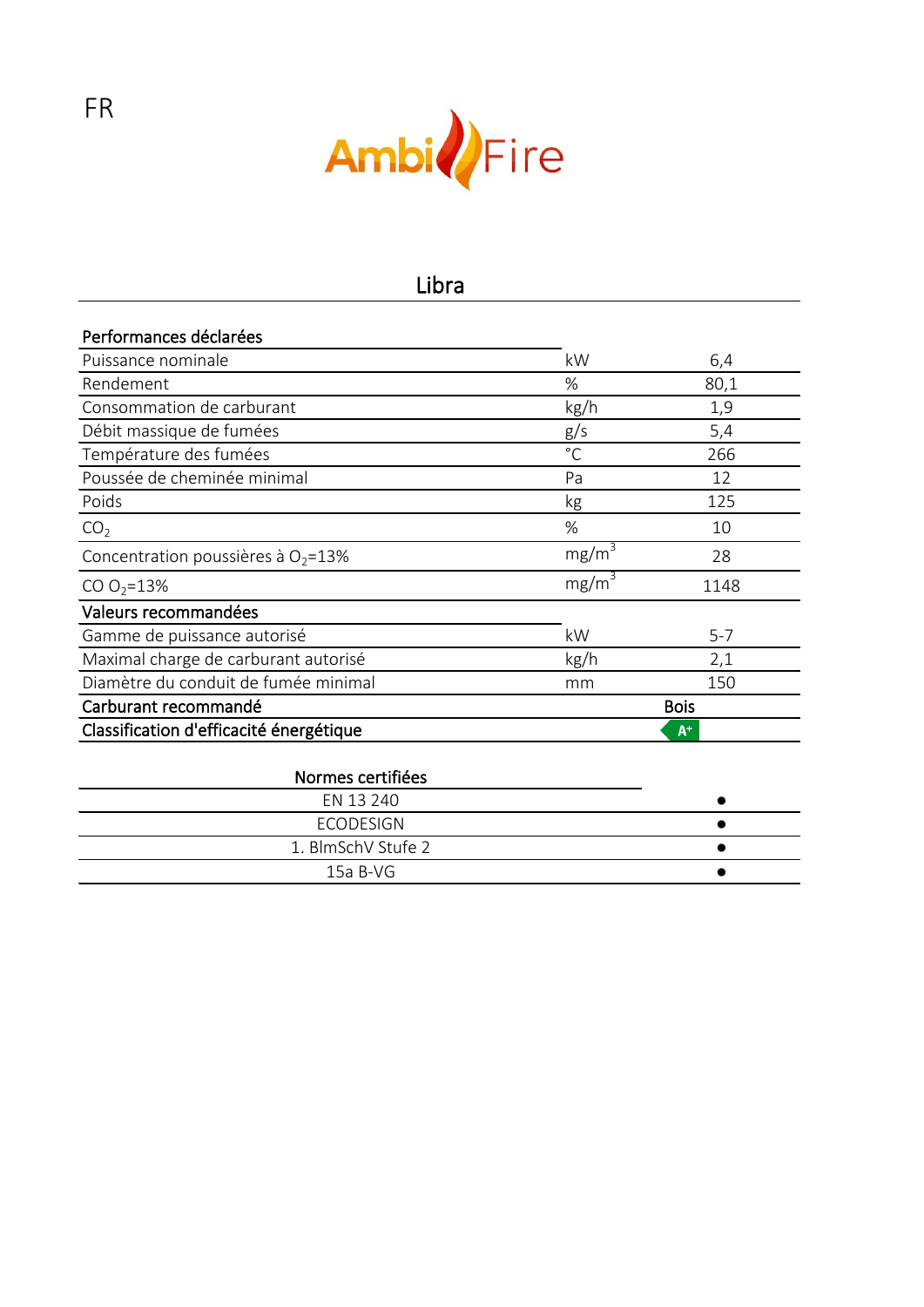

| General data                            |                   |         |  |
|-----------------------------------------|-------------------|---------|--|
| Nominal heat output                     | kW                | 6,4     |  |
| Efficiency                              | %                 | 80,1    |  |
| Mass of the test fuel hourly            | kg/h              | 1,9     |  |
| Dry flue gases mass flow                | g/s               | 5,4     |  |
| Mean flue gas temperature               | $^{\circ}$ C      | 266     |  |
| Flue draught                            | Pa                | 12      |  |
| Weight                                  | kg                | 125     |  |
| CO <sub>2</sub>                         | %                 | 10      |  |
| Dust $O_2 = 13\%$                       | mg/m <sup>3</sup> | 28      |  |
| CO $O_2 = 13\%$                         | $mg/m^3$          | 1148    |  |
| <b>Recomended values</b>                |                   |         |  |
| Reg.output                              | kW                | $5 - 7$ |  |
| Max. mass of the test fuel fired hourly | kg/h              | 2,1     |  |
| Flue gas connector diameter             | mm                | 150     |  |
| Recomended fuel type                    |                   | Wood    |  |
| Energy class                            |                   | $A^+$   |  |

#### $15a B-VG$ EN 13 240 **•** ECODESIGN ● 1. BlmSchV Stufe 2 ● Meets requirement values for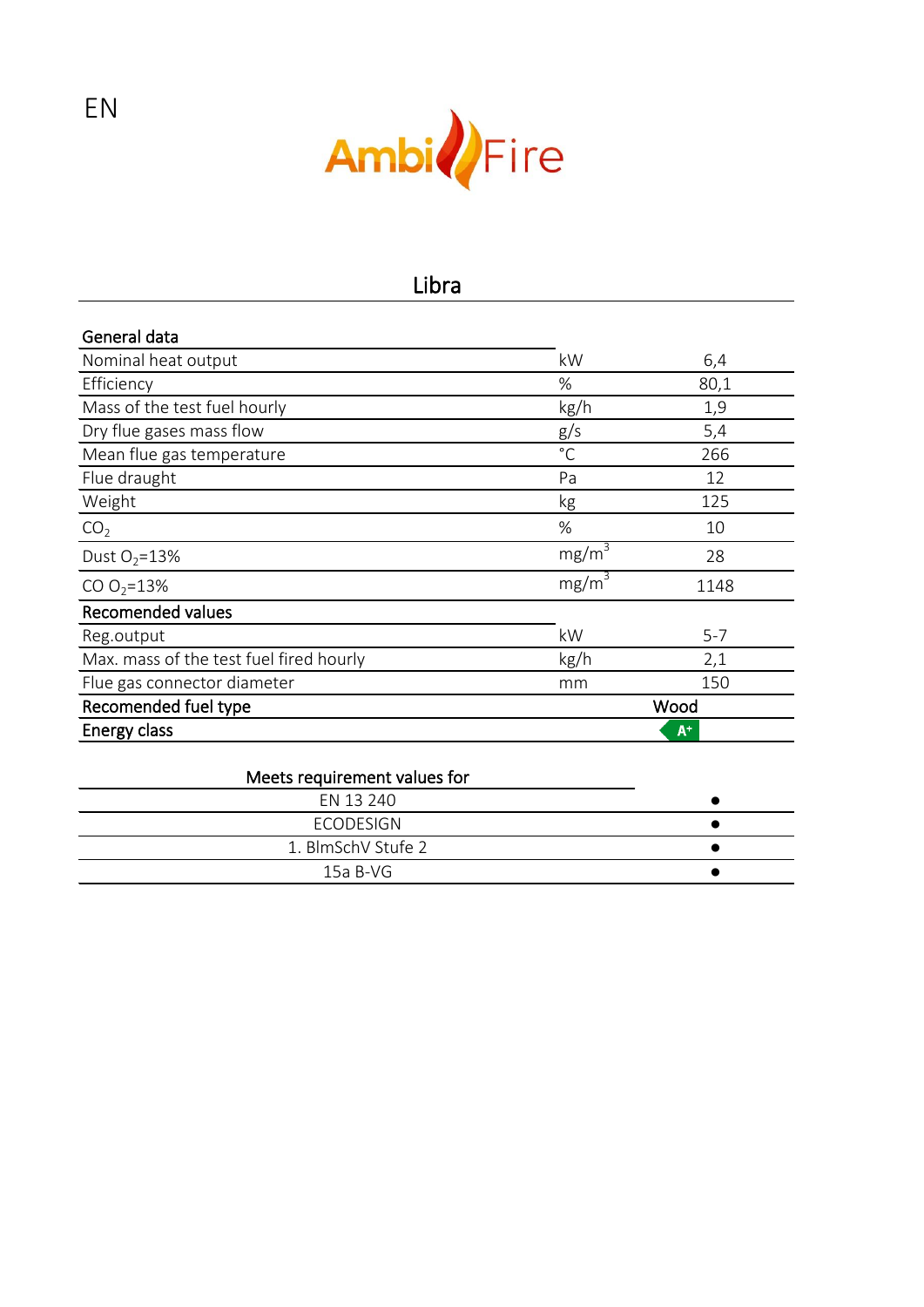

| Nominalwerte                           |                   |         |
|----------------------------------------|-------------------|---------|
| Nennleistung                           | kW                | 6,4     |
| Wirkungsgrad                           | %                 | 80,1    |
| Brennstoffverbrauch                    | kg/Std.           | 1,9     |
| Massendurchfluss von trockenen Abgasen | g/s               | 5,4     |
| Durchschnittliche Abgastemperatur      | $^{\circ}$ C      | 266     |
| Förderdruck                            | Pa                | 12      |
| Gewicht                                | kg                | 125     |
| CO <sub>2</sub>                        | %                 | 10      |
| Staub $O_2 = 13\%$                     | $mg/m^3$          | 28      |
| CO $O_2 = 13\%$                        | mg/m <sup>3</sup> | 1148    |
| <b>Empfohlene Werte</b>                |                   |         |
| Erlaubter Leistungsbereich             | kW                | $5 - 7$ |
| Max. erlaubte Holzzuladung             | kg/h              | 2,1     |
| Minimaler Rauchgasdurchmesser          | mm                | 150     |
| <b>Empfohlener Brennstoff</b>          | Holz              |         |
|                                        |                   | $A^+$   |
| Prüfungen<br><b>EN 13 240</b>          |                   |         |

| EN 13 240          |  |
|--------------------|--|
| ECODESIGN          |  |
| 1. BlmSchV Stufe 2 |  |
| 15a B-VG           |  |